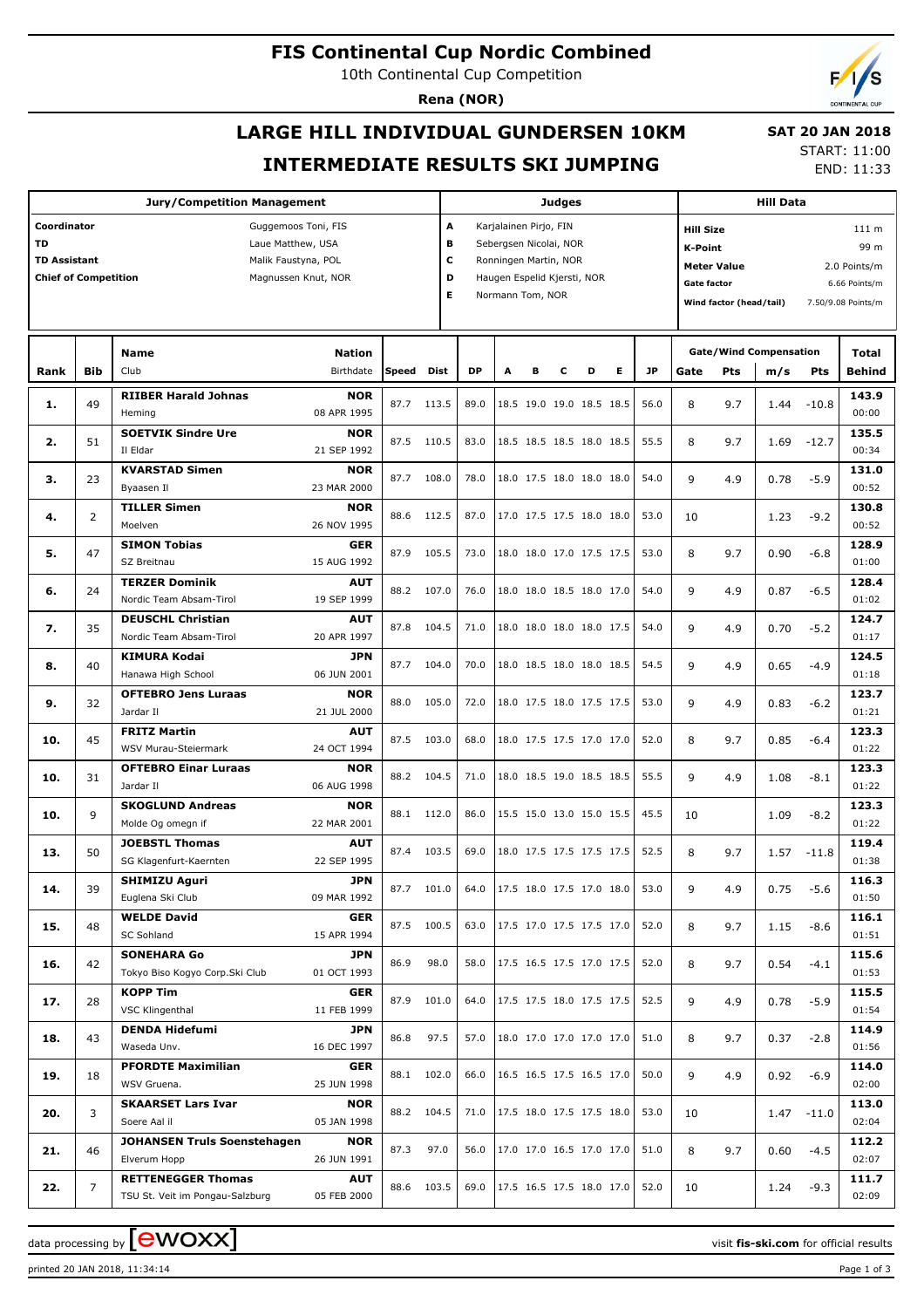## **FIS Continental Cup Nordic Combined**

10th Continental Cup Competition

**Rena (NOR)**

## **LARGE HILL INDIVIDUAL GUNDERSEN 10KM**

### **INTERMEDIATE RESULTS SKI JUMPING**

START: 11:00

 **SAT 20 JAN 2018**

|      |                |                                   | INTERMEDIATE RESULTS SKI JUMPING |       |       |           |   |                          |                          |                          |                          |                               |      |            |      |                  |                                                                                                                                                                                                                                                                                                                                                                                                                                                                                                                                                                                                       |
|------|----------------|-----------------------------------|----------------------------------|-------|-------|-----------|---|--------------------------|--------------------------|--------------------------|--------------------------|-------------------------------|------|------------|------|------------------|-------------------------------------------------------------------------------------------------------------------------------------------------------------------------------------------------------------------------------------------------------------------------------------------------------------------------------------------------------------------------------------------------------------------------------------------------------------------------------------------------------------------------------------------------------------------------------------------------------|
|      |                | <b>Name</b><br><b>Nation</b>      |                                  |       |       |           |   |                          |                          |                          |                          | <b>Gate/Wind Compensation</b> |      |            |      |                  |                                                                                                                                                                                                                                                                                                                                                                                                                                                                                                                                                                                                       |
| Rank | <b>Bib</b>     | Club                              | Birthdate                        | Speed | Dist  | <b>DP</b> | Α | B                        | с                        | D                        | E.                       | JP.                           | Gate | <b>Pts</b> | m/s  |                  |                                                                                                                                                                                                                                                                                                                                                                                                                                                                                                                                                                                                       |
|      |                |                                   |                                  |       |       |           |   |                          |                          |                          |                          |                               |      |            |      |                  |                                                                                                                                                                                                                                                                                                                                                                                                                                                                                                                                                                                                       |
| 23.  | 36             | <b>HAHN Martin</b>                | GER                              | 87.9  | 99.0  | 60.0      |   | 17.0 16.5 17.0 16.5 17.0 |                          |                          |                          | 50.5                          | 9    | 4.9        | 0.54 | $-4.1$           |                                                                                                                                                                                                                                                                                                                                                                                                                                                                                                                                                                                                       |
|      |                | VSC Klingenthal                   | 06 MAY 1997                      |       |       |           |   |                          |                          |                          |                          |                               |      |            |      |                  |                                                                                                                                                                                                                                                                                                                                                                                                                                                                                                                                                                                                       |
| 24.  | 20             | <b>MACH David</b>                 | GER                              | 87.4  | 98.5  | 59.0      |   | 17.5 17.0 18.0 17.0 17.5 |                          |                          |                          | 52.0                          | 9    | 4.9        | 0.65 | $-4.9$           |                                                                                                                                                                                                                                                                                                                                                                                                                                                                                                                                                                                                       |
|      |                | Tsv Buchenberg                    | 14 MAY 2000                      |       |       |           |   |                          |                          |                          |                          |                               |      |            |      |                  |                                                                                                                                                                                                                                                                                                                                                                                                                                                                                                                                                                                                       |
| 25.  | 15             | <b>FLETCHER Tavlor</b>            | <b>USA</b>                       | 87.4  | 99.0  | 60.0      |   | 17.0 17.5 17.5 16.5 18.0 |                          |                          |                          | 52.0                          | 9    | 4.9        | 0.97 | $-7.3$           |                                                                                                                                                                                                                                                                                                                                                                                                                                                                                                                                                                                                       |
|      |                | Steamboat Springs Winter Sports C | 11 MAY 1990                      |       |       |           |   |                          |                          |                          |                          |                               |      |            |      |                  |                                                                                                                                                                                                                                                                                                                                                                                                                                                                                                                                                                                                       |
| 26.  | $\overline{4}$ | <b>VILHELMSEN Emil</b>            | <b>NOR</b>                       | 88.8  | 103.0 | 68.0      |   | 17.0 16.5 17.0 17.0 17.0 |                          |                          |                          | 51.0                          | 10   |            | 1.50 | $-11.2$          |                                                                                                                                                                                                                                                                                                                                                                                                                                                                                                                                                                                                       |
|      |                | Mosjoen Il                        | 18 JUL 1994                      |       |       |           |   |                          |                          |                          |                          |                               |      |            |      |                  |                                                                                                                                                                                                                                                                                                                                                                                                                                                                                                                                                                                                       |
| 27.  | 44             | <b>FLASCHBERGER Bernhard</b>      | <b>AUT</b>                       | 87.4  | 95.0  | 52.0      |   | 17.0 16.5 16.0 16.0 16.5 |                          |                          |                          | 49.0                          | 8    | 9.7        | 0.45 | $-3.4$           |                                                                                                                                                                                                                                                                                                                                                                                                                                                                                                                                                                                                       |
|      |                | TSU St. Veit-Salzburg             | 06 JUL 1996                      |       |       |           |   |                          |                          |                          |                          |                               |      |            |      |                  |                                                                                                                                                                                                                                                                                                                                                                                                                                                                                                                                                                                                       |
| 28.  | 41             | <b>RUNGGALDIER Lukas</b>          | <b>ITA</b>                       | 87.3  | 97.5  | 57.0      |   | 17.0 17.0 17.0 17.0 17.5 |                          |                          |                          | 51.0                          | 9    | 4.9        | 0.96 | $-7.2$           |                                                                                                                                                                                                                                                                                                                                                                                                                                                                                                                                                                                                       |
|      |                | <b>GS FIAMMEGIALLE</b>            | 31 JUL 1987                      |       |       |           |   |                          |                          |                          |                          |                               |      |            |      |                  |                                                                                                                                                                                                                                                                                                                                                                                                                                                                                                                                                                                                       |
| 29.  | 38             | YAMAMOTO Ryota                    | JPN                              | 87.0  | 95.5  | 53.0      |   | 17.0 17.5 17.5 17.0 17.0 |                          |                          |                          | 51.5                          | 9    | 4.9        | 0.57 | $-4.3$           |                                                                                                                                                                                                                                                                                                                                                                                                                                                                                                                                                                                                       |
|      |                | Waseda Unv.                       | 13 MAY 1997                      |       |       |           |   |                          |                          |                          |                          |                               |      |            |      |                  |                                                                                                                                                                                                                                                                                                                                                                                                                                                                                                                                                                                                       |
| 29.  | $\mathbf{1}$   | <b>BURAAS Lars</b>                | <b>NOR</b>                       | 88.0  | 98.5  | 59.0      |   | 17.5 17.5 17.0 17.5 17.5 |                          |                          |                          | 52.5                          | 10   |            | 0.86 |                  |                                                                                                                                                                                                                                                                                                                                                                                                                                                                                                                                                                                                       |
|      |                | Hurdal II                         | 17 JAN 1995                      |       |       |           |   |                          |                          |                          |                          |                               |      |            |      |                  |                                                                                                                                                                                                                                                                                                                                                                                                                                                                                                                                                                                                       |
| 31.  | 6              | <b>MAIERHOFER Manuel</b>          | <b>ITA</b>                       | 88.6  | 99.5  | 61.0      |   | 17.0 17.0 17.5 17.5 18.5 |                          |                          |                          | 52.0                          | 10   |            | 1.08 |                  | 104.9                                                                                                                                                                                                                                                                                                                                                                                                                                                                                                                                                                                                 |
|      |                | <b>GS FIAMMEGIALLE</b>            | 17 DEC 1992                      |       |       |           |   |                          |                          |                          |                          |                               |      |            |      |                  | 02:36                                                                                                                                                                                                                                                                                                                                                                                                                                                                                                                                                                                                 |
| 32.  | 16             | <b>THANNHEIMER Wendelin</b>       | GER                              | 88.1  | 97.0  | 56.0      |   | 16.5 17.0 17.0 17.0 17.0 |                          |                          |                          | 51.0                          | 9    | 4.9        | 1.06 |                  | END: 11:33<br>Total<br><b>Pts</b><br>Behind<br>111.3<br>02:10<br>111.0<br>02:12<br>109.6<br>02:17<br>107.8<br>02:24<br>107.3<br>02:26<br>105.7<br>02:33<br>105.1<br>02:35<br>105.1<br>$-6.4$<br>02:35<br>$-8.1$<br>103.9<br>$-8.0$<br>02:40<br>103.4<br>$-2.5$<br>02:42<br>101.8<br>$-6.1$<br>02:48<br>101.6<br>$-5.8$<br>02:49<br>100.5<br>$-9.5$<br>02:54<br>99.8<br>02:56<br>99.3<br>02:58<br>95.0<br>$-5.4$<br>03:16<br>90.9<br>03:32<br>90.2<br>$-6.2$<br>03:35<br>90.0<br>$-9.0$<br>03:36<br>89.0<br>03:40<br>88.1<br>03:43<br>87.7<br>03:45<br>87.2<br>03:47<br>77.2<br>04:27<br>76.8<br>04:28 |
|      |                | Sc Oberstdorf                     | 25 NOV 1999                      |       |       |           |   |                          |                          |                          |                          |                               |      |            |      |                  |                                                                                                                                                                                                                                                                                                                                                                                                                                                                                                                                                                                                       |
| 33.  | 37             | <b>GERSTGRASER Paul</b>           | <b>AUT</b>                       | 87.8  | 94.5  | 51.0      |   | 17.0 16.5 16.5 16.5 17.0 |                          |                          |                          | 50.0                          | 9    | 4.9        | 0.33 |                  |                                                                                                                                                                                                                                                                                                                                                                                                                                                                                                                                                                                                       |
|      |                | SV Schwarzach-Salzburg            | 22 MAY 1995                      |       |       |           |   |                          |                          |                          |                          |                               |      |            |      |                  |                                                                                                                                                                                                                                                                                                                                                                                                                                                                                                                                                                                                       |
| 34.  | 30             | <b>ABRAMOV Konstantin</b>         | <b>RUS</b>                       | 87.6  | 95.5  | 53.0      |   | 17.0 17.0 16.5 16.5 16.5 |                          |                          |                          | 50.0                          | 9    | 4.9        | 0.81 |                  |                                                                                                                                                                                                                                                                                                                                                                                                                                                                                                                                                                                                       |
|      |                | Moskovskaya Obl. GBU TSOVS        | 29 JUN 1997                      |       |       |           |   |                          |                          |                          |                          |                               |      |            |      |                  |                                                                                                                                                                                                                                                                                                                                                                                                                                                                                                                                                                                                       |
| 35.  | 26             | <b>ANDREWS Grant</b>              | <b>USA</b>                       | 87.4  | 95.5  | 53.0      |   | 17.0 16.0 16.5 16.5 16.5 |                          |                          |                          | 49.5                          | 9    | 4.9        | 0.77 |                  |                                                                                                                                                                                                                                                                                                                                                                                                                                                                                                                                                                                                       |
|      |                | Steamboat Springs Winter Sports C | 03 DEC 1997                      |       |       |           |   |                          |                          |                          |                          |                               |      |            |      |                  |                                                                                                                                                                                                                                                                                                                                                                                                                                                                                                                                                                                                       |
|      |                | <b>SALMELA Olli</b>               | <b>FIN</b>                       | 88.2  | 99.0  | 60.0      |   |                          | 17.0 16.5 16.5 16.5 17.0 |                          |                          | 50.0                          | 10   |            | 1.27 |                  |                                                                                                                                                                                                                                                                                                                                                                                                                                                                                                                                                                                                       |
| 36.  | 11             | Ounasvaaran Hiihtoseura           | 27 MAY 1994                      |       |       |           |   |                          |                          |                          |                          |                               |      |            |      |                  |                                                                                                                                                                                                                                                                                                                                                                                                                                                                                                                                                                                                       |
|      |                | <b>SALO Jussi</b>                 | <b>FIN</b>                       | 87.5  |       |           |   |                          |                          |                          |                          | 49.5                          | 9    | 4.9        | 0.35 | $-2.6$<br>$-5.6$ |                                                                                                                                                                                                                                                                                                                                                                                                                                                                                                                                                                                                       |
| 37.  | 22             | Tampereen Pyrintoe                | 24 NOV 1991                      |       | 93.0  | 48.0      |   |                          | 16.5 16.5 16.5 16.0 17.0 |                          |                          |                               |      |            |      |                  |                                                                                                                                                                                                                                                                                                                                                                                                                                                                                                                                                                                                       |
|      |                | <b>ZEMAN Martin</b>               | <b>CZE</b>                       | 87.8  | 93.5  |           |   |                          |                          |                          | 16.5 17.5 17.0 16.5 17.5 |                               |      |            |      |                  |                                                                                                                                                                                                                                                                                                                                                                                                                                                                                                                                                                                                       |
| 38.  | 34             | ASO Dukla Liberec                 | 01 JUL 1993                      |       |       | 49.0      |   |                          |                          |                          |                          | 51.0                          | 9    | 4.9        | 0.74 |                  |                                                                                                                                                                                                                                                                                                                                                                                                                                                                                                                                                                                                       |
|      |                | <b>MRAZ Noa Ian</b>               | <b>AUT</b>                       |       |       |           |   |                          |                          |                          |                          |                               |      |            |      |                  |                                                                                                                                                                                                                                                                                                                                                                                                                                                                                                                                                                                                       |
| 39.  | 29             | SG Klagenfurt-Kaernten            | 17 OCT 1996                      | 88.3  | 93.0  | 48.0      |   |                          |                          |                          | 16.5 16.0 15.5 15.5 16.0 | 47.5                          | 9    | 4.9        | 0.72 |                  |                                                                                                                                                                                                                                                                                                                                                                                                                                                                                                                                                                                                       |
|      |                | <b>CEJCHAN Jakub</b>              | <b>CZE</b>                       |       |       |           |   |                          |                          |                          |                          |                               |      |            |      |                  |                                                                                                                                                                                                                                                                                                                                                                                                                                                                                                                                                                                                       |
| 40.  | 5              | Lsk Lomnice nad popelkou          | 26 SEP 1998                      | 88.0  | 94.0  | 50.0      |   |                          |                          |                          | 16.5 16.5 16.5 16.0 17.0 | 49.5                          | 10   |            | 1.15 | $-8.6$           |                                                                                                                                                                                                                                                                                                                                                                                                                                                                                                                                                                                                       |
|      |                | <b>GIANMOENA Luca</b>             | <b>ITA</b>                       |       |       |           |   |                          |                          |                          |                          |                               |      |            |      |                  |                                                                                                                                                                                                                                                                                                                                                                                                                                                                                                                                                                                                       |
| 41.  | 27             | LAVAZE' VARENA                    | 16 NOV 1997                      | 87.8  | 90.0  | 42.0      |   |                          |                          |                          | 16.0 16.5 16.5 16.5 17.0 | 49.5                          | 9    | 4.9        | 0.83 |                  |                                                                                                                                                                                                                                                                                                                                                                                                                                                                                                                                                                                                       |
|      |                | <b>MAH Nathaniel</b>              | <b>CAN</b>                       |       |       |           |   |                          |                          |                          |                          |                               |      |            |      |                  |                                                                                                                                                                                                                                                                                                                                                                                                                                                                                                                                                                                                       |
| 42.  | 14             | Altius Nordic ski club            | 08 SEP 1995                      | 86.9  | 93.0  | 48.0      |   |                          |                          |                          | 17.0 17.0 16.5 17.0 17.5 | 51.0                          | 10   |            | 1.20 |                  |                                                                                                                                                                                                                                                                                                                                                                                                                                                                                                                                                                                                       |
|      |                | <b>MASTIEV Samir</b>              | <b>RUS</b>                       |       |       |           |   |                          |                          |                          |                          |                               |      |            |      |                  |                                                                                                                                                                                                                                                                                                                                                                                                                                                                                                                                                                                                       |
| 43.  | 33             | Ekaterinburg Dinamo               | 13 JAN 1993                      | 88.0  | 89.5  | 41.0      |   |                          |                          |                          | 16.5 16.0 16.5 16.0 16.5 | 49.0                          | 9    | 4.9        | 0.78 | $-5.9$           |                                                                                                                                                                                                                                                                                                                                                                                                                                                                                                                                                                                                       |
|      |                | <b>SHUMATE Jared</b>              | USA                              |       |       |           |   |                          |                          |                          |                          |                               |      |            |      |                  |                                                                                                                                                                                                                                                                                                                                                                                                                                                                                                                                                                                                       |
| 44.  | 21             | Park City Ski and Snowboard       | 06 MAR 1999                      | 87.3  | 88.0  | 38.0      |   |                          |                          |                          | 16.5 16.0 16.0 17.0 16.5 | 49.0                          | 9    | 4.9        | 0.50 | $-3.8$           |                                                                                                                                                                                                                                                                                                                                                                                                                                                                                                                                                                                                       |
|      |                | <b>LOOMIS Adam</b>                | <b>USA</b>                       |       |       |           |   |                          |                          |                          |                          |                               |      |            |      |                  |                                                                                                                                                                                                                                                                                                                                                                                                                                                                                                                                                                                                       |
| 45.  | 25             | Flying Eagles Ski Club            | 19 MAR 1992                      | 87.7  | 89.5  | 41.0      |   |                          |                          |                          | 16.5 15.5 16.0 16.0 16.0 | 48.0                          | 9    | 4.9        | 0.83 | $-6.2$           |                                                                                                                                                                                                                                                                                                                                                                                                                                                                                                                                                                                                       |
|      |                | <b>RAKPAROV Chingiz</b>           | KAZ                              |       |       |           |   |                          |                          |                          |                          |                               |      |            |      |                  |                                                                                                                                                                                                                                                                                                                                                                                                                                                                                                                                                                                                       |
| 46.  | 10             |                                   | 05 JUL 1995                      | 87.7  | 93.5  | 49.0      |   |                          |                          | 17.0 15.5 15.5 16.5 16.0 |                          | 48.0                          | 10   |            | 1.31 | $-9.8$           |                                                                                                                                                                                                                                                                                                                                                                                                                                                                                                                                                                                                       |
|      |                | <b>KONOPLEV Ivan</b>              | <b>RUS</b>                       |       |       |           |   |                          |                          |                          |                          |                               |      |            |      |                  |                                                                                                                                                                                                                                                                                                                                                                                                                                                                                                                                                                                                       |
| 47.  | 19             | KOR 1 Vyborgskaya SDUSHOR         | 04 MAY 1998                      | 87.1  | 83.0  | 28.0      |   |                          |                          |                          | 16.5 15.5 16.0 16.0 16.5 | 48.5                          | 9    | 4.9        | 0.56 | $-4.2$           |                                                                                                                                                                                                                                                                                                                                                                                                                                                                                                                                                                                                       |
|      |                | <b>PASHAEV Alexander</b>          | <b>RUS</b>                       |       |       |           |   |                          |                          |                          |                          |                               |      |            |      |                  |                                                                                                                                                                                                                                                                                                                                                                                                                                                                                                                                                                                                       |
| 48.  | 8              | St.Petersburg SHVSM po ZVS.       | 06 DEC 1997                      | 87.5  | 88.0  | 38.0      |   |                          |                          |                          | 16.5 16.0 16.0 15.0 16.0 | 48.0                          | 10   |            | 1.23 | $-9.2$           |                                                                                                                                                                                                                                                                                                                                                                                                                                                                                                                                                                                                       |
|      |                |                                   |                                  |       |       |           |   |                          |                          |                          |                          |                               |      |            |      |                  |                                                                                                                                                                                                                                                                                                                                                                                                                                                                                                                                                                                                       |

data processing by **CWOXX** and  $\overline{C}$  and  $\overline{C}$  and  $\overline{C}$  and  $\overline{C}$  and  $\overline{C}$  and  $\overline{C}$  and  $\overline{C}$  and  $\overline{C}$  and  $\overline{C}$  and  $\overline{C}$  and  $\overline{C}$  and  $\overline{C}$  and  $\overline{C}$  and  $\overline{C}$  and  $\overline{C}$